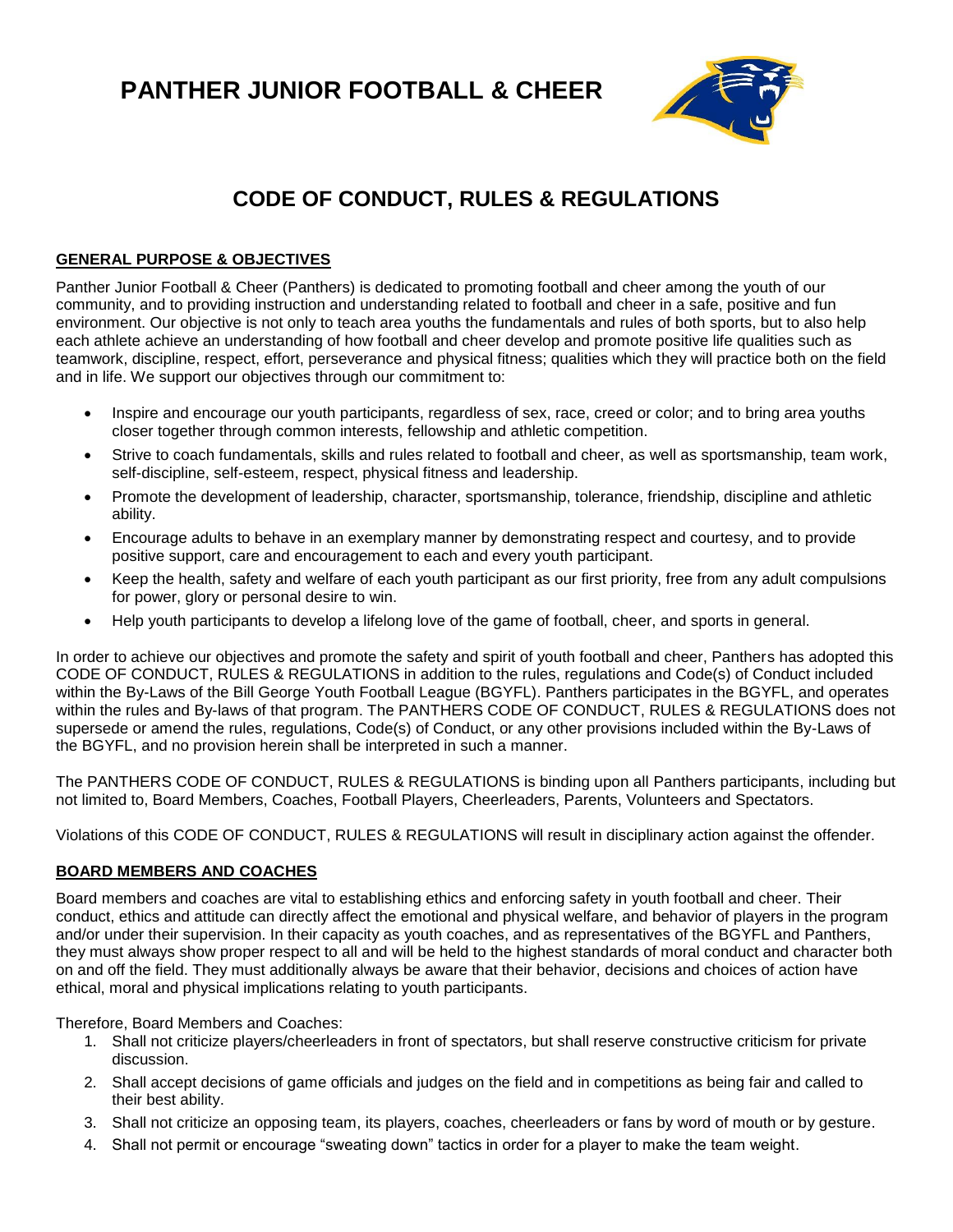- 5. Shall not permit a player to re-enter any game or competition after he/she is badly hurt, bruised or inured.
- 6. Shall place the health, safety and welfare of each member of his/her team or squad, and any other youth in the league, ahead of his/her own compulsions for power, glory or personal desire to win.
- 7. Shall do his/her best to ensure that their team or squad participates in a safe and healthy environment.
- 8. Shall refrain from any vulgar, lewd, obscene language or gesture while participating in, attending or watching any league sponsored game, practice, event or competition.
- 9. Shall not at any time push, shove, punch, kick, fight or be guilty of physical contact as an aggressor upon any official, coach, player, cheerleader or spectator.
- 10. Shall not verbally abuse, threaten, harass or bait any official, coach, player, cheerleader or spectator.
- 11. Shall not use tobacco, electronic cigarettes, vaporized pens, alcohol or illegal drugs in front of players or cheerleaders during any league sponsored game, practice, event or competition; or be under the influence of alcohol or illegal drugs while at any league sponsored game, practice, event or competition.
- 12. Shall encourage good sportsmanship by demonstrating positive support and respect to all officials, coaches, players, cheerleaders, spectators and volunteers
- 13. Shall review and be familiar with the Rules, Regulations, By-Laws and Codes of Conduct of both the BGYFL and Panthers.
- 14. Shall not act in any way that is detrimental to themselves, their team, the BGYFL or Panthers.

#### **SPECIFIC RULES APPLICABLE TO COACHES**

In addition to their Code of Conduct, Panthers specifically requires that all coaches:

- Maintain proper communication with the parents and/or guardians of participants on their team/squad by keeping them informed and updated regarding game decorum, league and team rules, scheduling, changes, etc. and also ensure that all questions and concerns of team parents are addressed to the best of their ability. Head coaches are further required to have at least one team meeting with parents to discuss these matters.
- 2. Ensure that each player on his/her team plays a minimum of ten (10) plays per game
- 3. Abide by any and all BGYFL and/or Panthers approved protocols and procedures relating to safety matters, such as lightning, heat, dehydration, concussion and injuries.
- 4. Complete ASEP Cheer certification (cheer), and USA Heads Up Tackling certification (football). Two Board positions are dedicated to monitoring certification compliance.
- 5. Participate in league approved sponsorship and/or fundraising activities or, if he or she unable to participate, to do their best support, encourage and help those who do participate in such activities.
- 6. Participate in providing help at and during other Panther home games, including: field setup and take-down, announcing, chain gang, score keeping, etc.
- 7. Report any improper conduct, wrongdoing, Code of Conduct violations or team disciplinary action(s) to the Panther President and/or Board member(s). Coaches establishing team rules, or disciplinary measures must also report any and all violations that resulted or may result in the participant(s) "sitting out" during games, losing competition/game privileges, being suspended, or being removed from the program.

#### **FOOTBALL PLAYERS AND CHEERLEADERS – CODE OF CONDUCT**

Youth football players and cheerleaders are the most important and integral part of the Panther organization. The role of a player / cheerleader is an honor and privilege, and carries with it an enormous responsibility. Players and cheerleaders not only generate enthusiasm, but they also must control and direct it so it always makes a loud and positive statement of good sportsmanship. As ambassadors of the BGYFL and Panthers, players and cheerleaders are quite visible in the public eye, so that what they do and say, whether good or bad, has tremendous consequences upon the respect ascribed to them, other BGYFL and Panthers participants, the BGYFL and Panthers organizations and the fans. Both the BGYFL and Panthers strive to teach the values of hard work, teamwork, sound fundamentals, and dealing with winning and losing in a constructive way.

Therefore, Football Players and Cheerleaders:

- 1. Shall promote interest and enthusiasm among fans at games (both home and away) and at competitions.
- 2. Shall encourage good sportsmanship for the opposing team, its cheerleaders, fans and officials by setting a good example.
- 3. Shall support and be respectful to all coaches, board members, adult volunteers, teammates, parents, opponents and officials.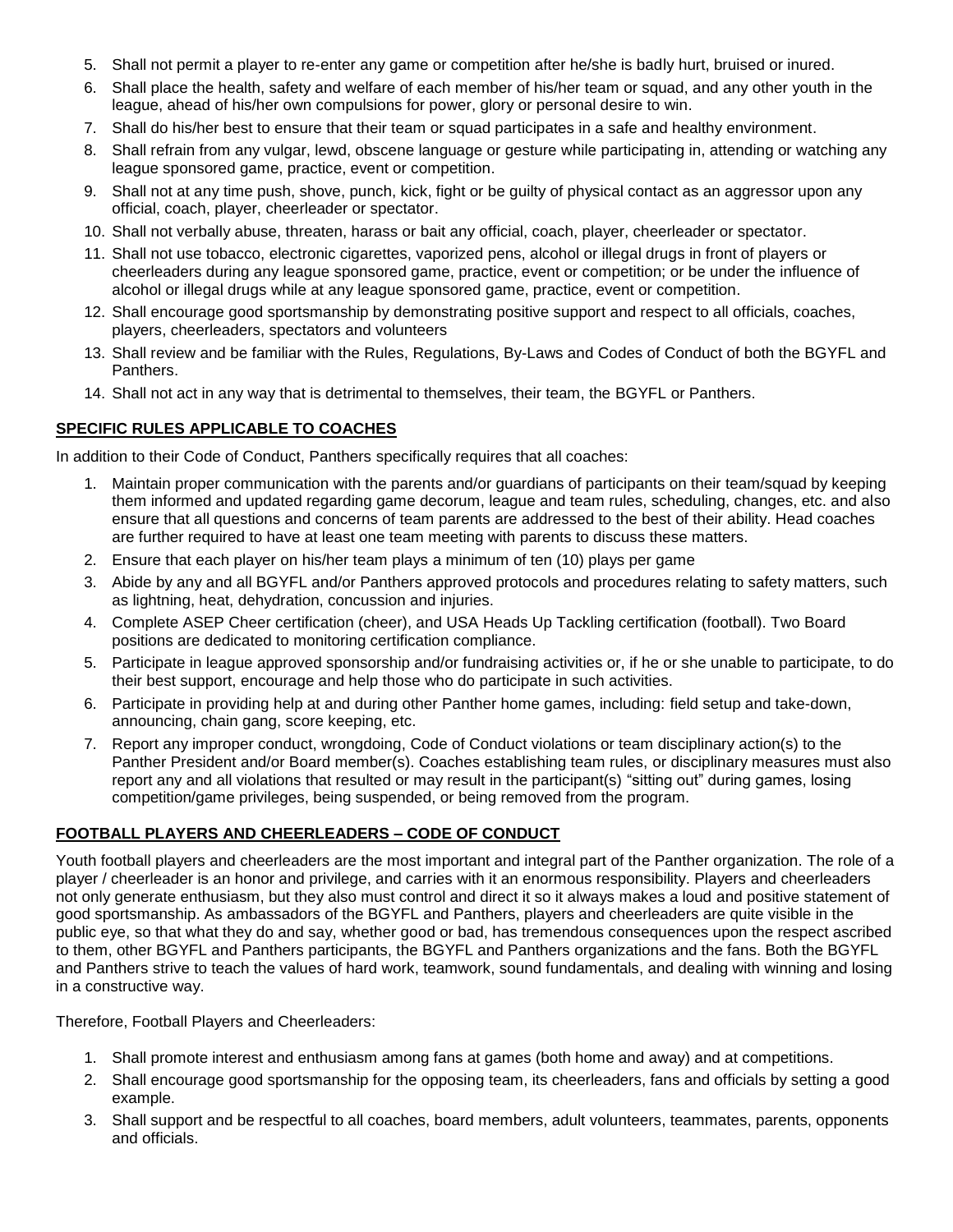- 4. Shall refrain from any vulgar, lewd, or obscene language or gestures while playing/cheerleading or watching any league sponsored game, practice, event or competition.
- 5. Shall refrain from smoking, drinking alcohol or using any other illegal substance during any league sponsored game, practice, event or competition.
- 6. Shall respect the property of all league franchises and the property of the residents living in the homes surrounding all game and practice fields.
- 7. Shall be responsible, courteous and cooperative in dealing with coaches and teammates.
- 8. Shall support their team or squad win or lose.
- 9. Shall respect their team or squad by wearing the appropriate team uniform and making sure their appearance is neat and clean.
- 10. Shall attend regular practices (make practice a priority).

# **SPECIFIC RULES APPLICABLE TO FOOTBALL PLAYERS AND / OR CHEERLEADERS**

In addition to their Code of Conduct, Panthers specifically requires the following of its football players and/or cheerleaders:

- 1. Football players must wear cups and league approved mouth guards while participating in practices and games.
- 2. Cheerleaders must wear their hair up and/or pulled back while participating in practices, games and competition(s).
- 3. Cheerleaders must not wear jewelry, nail polish and/or inappropriate attire while participating in practices, games and competition(s). Inappropriate attire includes: tummy shirts, tank tops, jeans, jean shorts, platform gym shoes and flip flops.

# **PARENTS – CODE OF CONDUCT**

Parents of youth football players and cheerleaders have a great influence on their child's enjoyment and success. Their support is essential to the success of any youth program. Not only should parents provide loyal and fair fan support in the stands on game day, but they should also provide support in such activities such as fund raising, promotion, equipment maintenance, team sponsorship and other volunteer activities. Whether sitting in the stands or helping out as a volunteer, parents should be models of good sportsmanship and lead by example both on and away from the playing field.

Therefore, Parents:

- 1. Shall not criticize players/cheerleaders in front of coaches, parents, players, spectators, officials, etc., but shall reserve constructive criticism for private discussion.
- 2. Shall not interfere with the operation of the team just because their son or daughter is a member of the team.
- 3. Shall place the health, safety and welfare of their child(ren) ahead of his/her own compulsions for power, glory or personal desire to win.
- 4. Shall positively support the coaches, players and officials and help teach the value of commitment to the teams, sportsmanship, ethical conduct and fair play.
- 5. Shall accept decisions of game officials and judges on the field and in competitions as being fair and called to their best ability.
- 6. Shall not criticize an opposing team, its players, coaches, cheerleaders or fans by word of mouth or by gesture.
- 7. Shall encourage good sportsmanship by demonstrating respect to all officials, coaches, players, cheerleaders, spectators and volunteers.
- 8. Shall refrain from any vulgar, lewd, obscene language or gesture while participating in, attending or watching any league sponsored game, practice, event or competition.
- 9. Shall not at any time push, shove, punch, kick, fight or be guilty of physical contact as an aggressor upon any official, coach, player, cheerleader or spectator.
- 10. Shall not verbally abuse, threaten, harass or bait any official, coach, player, cheerleader or spectator.
- 11. Shall not use tobacco, electronic cigarettes, vaporized pens, alcohol or illegal drugs in front of players or cheerleaders during any league sponsored game, practice, event or competition; or be under the influence of alcohol or illegal drugs while at any league sponsored game, practice, event or competition.
- 12. Shall review the FOOTBALL PLAYERS AND CHEERLEADERS CODE OF CONDUCT with their child(ren) and encourage them to follow the Code during and throughout their participation in Panther programs.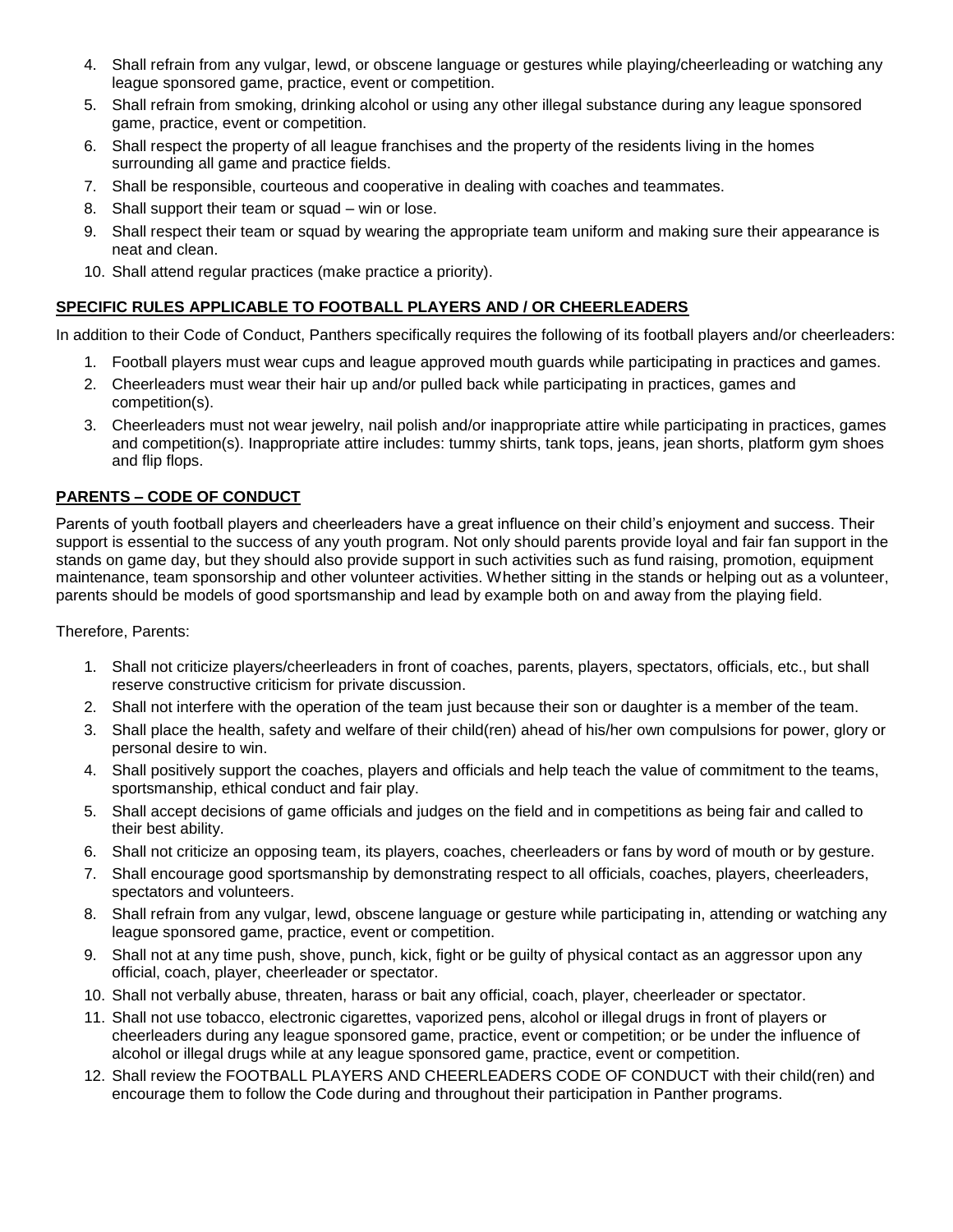#### **RULES AND REGULATIONS PERTAINING TO SPECTATORS, FANS AND VOLUNTEERS**

The conduct, expectations and attitudes of fans, spectators and volunteers have a significant bearing on youth football players' and cheerleaders' attitudes toward officials, coaches, players, cheerleaders, spectators and volunteers. Fans, spectators and volunteers should always provide positive support and encouragement not only for Panther players and cheerleaders, but also for members of the oppositions, as well. Whether or not they have a child in the program, they should always be models of good sportsmanship and lead by positive example.

Therefore, the following conduct WILL NOT be permitted or tolerated at any league sponsored game, practice, event or competition:

- 1. Criticizing coaches, officials, players, cheerleaders, spectators or volunteers (home or opposing) by word of mouth or gesture in front of other coaches, parents, players, spectators, officials, etc.
- 2. Interfering with the operation of any team or squad before, during or after games or competitions.
- 3. Using vulgar, lewd, and/or obscene language or gestures.
- 4. Pushing, shoving, punching, kicking, fighting or be guilty of physical contact as an aggressor upon any official, coach, player, cheerleader or spectator.
- 5. Verbally abusing, threatening, harassing or baiting any official, coach, player, cheerleader, spectator or volunteer.
- 6. Using tobacco, alcohol or illegal drugs and/or being under the influence of alcohol or illegal drugs.
- 7. Being in the coaching box, players' area, or on the game field before, during or after games or competitions.

#### **RULES PERTAINING TO USE OF INTERNET & ELECTROINC COMMUNICATONS**

Board Members, Coaches, Football Players, Cheerleaders, Volunteers or any other persons associated with Panthers shall not use the internet (including online communities or websites such as Facebook, Twitter, etc.) or any other means of electronic communication to post or share negative or offensive content / comments directed toward any Panthers and/or BGYFL program, member or participant. "Negative or offensive" content / comments includes those which are derogatory, demeaning, malicious, defamatory, abusive, hateful, threatening, harassing, or which the Panthers Board of Directors otherwise determines to be of such a serious nature that it negatively impacts and/or reflects on the Panthers program, its image or reputation within the community.

#### **DISCIPLINARY ACTION**

Panthers has the authority to impose any disciplinary action(s) it deems necessary and appropriate for those who violate the PANTHERS CODE OF CONDUCT, RULES AND REGULATIONS. Disciplinary action(s) for any violation(s) may include:

- 1. A written and/or verbal warning.
- 2. Request to leave and/or removal from league sponsored activities, including games, practices, events or competitions.
- 3. A period of suspension.
- 4. Removal from the league.

#### **WARNING / REQUESTS TO LEAVE**

Multiple warnings or requests to leave / removal from league sponsored activities may result in a suspension of one or more games and/or other league sponsored activities. All written warnings will be kept on file with Panthers. Any person who refuses to leave a league sponsored activity after being requested to do so by Panthers may be subject to removal by park district or local police authorities.

#### **SUSPENSIONS**

Any person who receives a period of suspension by either the BGYFL or Panthers will be barred from participating in ALL league sponsored activities in any way, and further will not be permitted to be present as a participant, volunteer or spectator at any league sponsored game, practice, event or competition until the period of suspension has ended. Two suspensions within the same season will result in immediate suspension for the remainder of the then current year.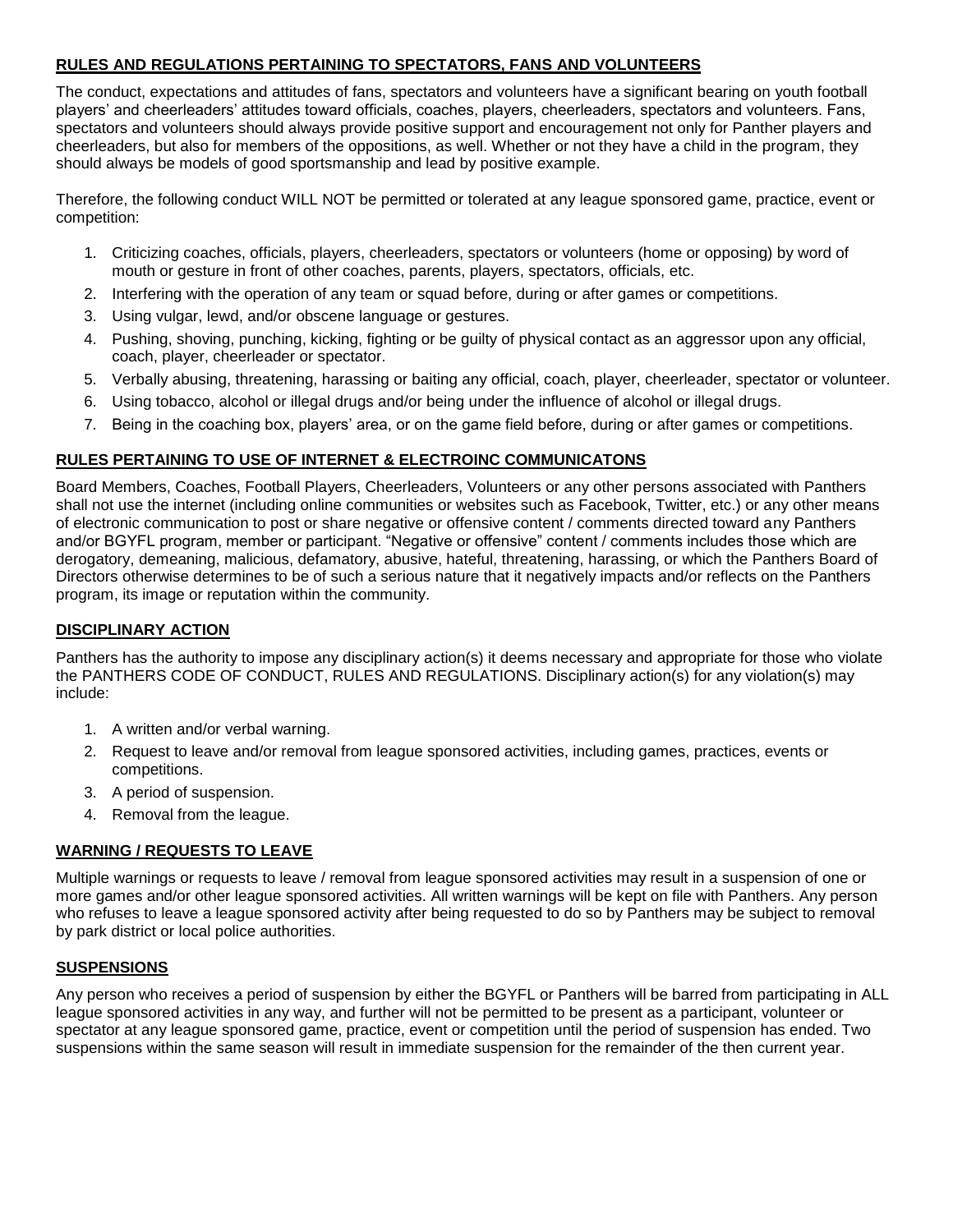# **REMOVAL FROM THE LEAGUE**

The following will constitute grounds for removal from the league, which are not subject to protest or review:

- 1. Removal from the league by the BGYFL pursuant to the rules and regulations of its By-Laws.
- 2. Conviction of or pleading guilty to theft or illegal taking of funds or equipment from Panthers or any other organization.
- 3. Any action(s) resulting in a pleading of guilty and/or a legal conviction of a criminal act as determined by a court of law, which the Panthers Board of Directors determines to be of such a serious nature that it negatively impacts and/or jeopardizes the Panthers or BGYFL programs, their image and reputation within the community, and/or the health, safety and welfare of their youth participants.

#### **COMPLAINTS & GRIEVANCES**

Panthers encourages its participants, parents, volunteers and spectators to provide positive and constructive feedback, suggestions, praises, complaints, or other comments via email to the Panther President or Executive Board. Any and all complaints, allegations or grievances must be made in writing and delivered personally or via email to the Panther President in order for official action to be taken. Improper conduct and/or wrongdoing should be reported to the Panthers President no later than 48 hours after the incident.

Any person making a complaint, allegation of misconduct, or grievance should be as specific as possible and include:

- 1. The date, time and location of the incident or conduct.
- 2. The name(s) of the person(s) involved.
- 3. The name(s) of any witness(es).
- 4. A description of the incident or conduct.
- 5. Their own contact information, including their name, address and phone number.

Please note that Panthers cannot / will not take official action based on oral complaints alone, anonymous complaints, or complaints based on hearsay (what others said). If requested, Panthers will do its best to handle the complaint, allegation or grievance in as confidential a manner as possible. In most such cases, the identity of the person(s) making the complaint will remain confidential. However, should the incident or conduct complained of warrant possible removal from the league, Panthers Executive Board may conduct a fact finding hearing behind closed doors in which both sides may be asked to appear.

#### **DISCIPLINARY & FACT FINDING PROCEDURES**

The Panthers President will notify the Executive Board of any written complaint or grievance that is received. Thereafter, the Executive Board will either (a) conduct an informal investigation or (b) provide written notice of a fact finding hearing to all those involved. Written notices will be provided in-person, or via telephone, email and/or U.S. Mail delivery.

#### **INFORMAL INVESTIGATION**

An informal investigation shall consist of the Panthers President or Executive Board interviewing/talking to the person(s) involved, including one or more named witnesses, if any. Following the investigation, the Panthers President will provide the Executive Board with a brief summary of the investigation and the President's recommendation regarding any disciplinary action(s). Disciplinary action(s), if any, will be determined by members of the Executive Board who were involved in the investigation. Notice of disciplinary action(s) will be given to the offender(s) either in the form of a verbal warning or in writing by the Panthers President. The Executive Board shall make every effort to complete its informal investigation and provide notice of any disciplinary action(s) to the offender(s) within seven days of receipt of the written complaint, allegation(s) or grievance.

Decisions made by the Executive Board regarding disciplinary action(s) ARE FINAL. However, the President of Panthers reserves the right to overturn, change and/or modify any and all disciplinary decisions and action(s) at any time.